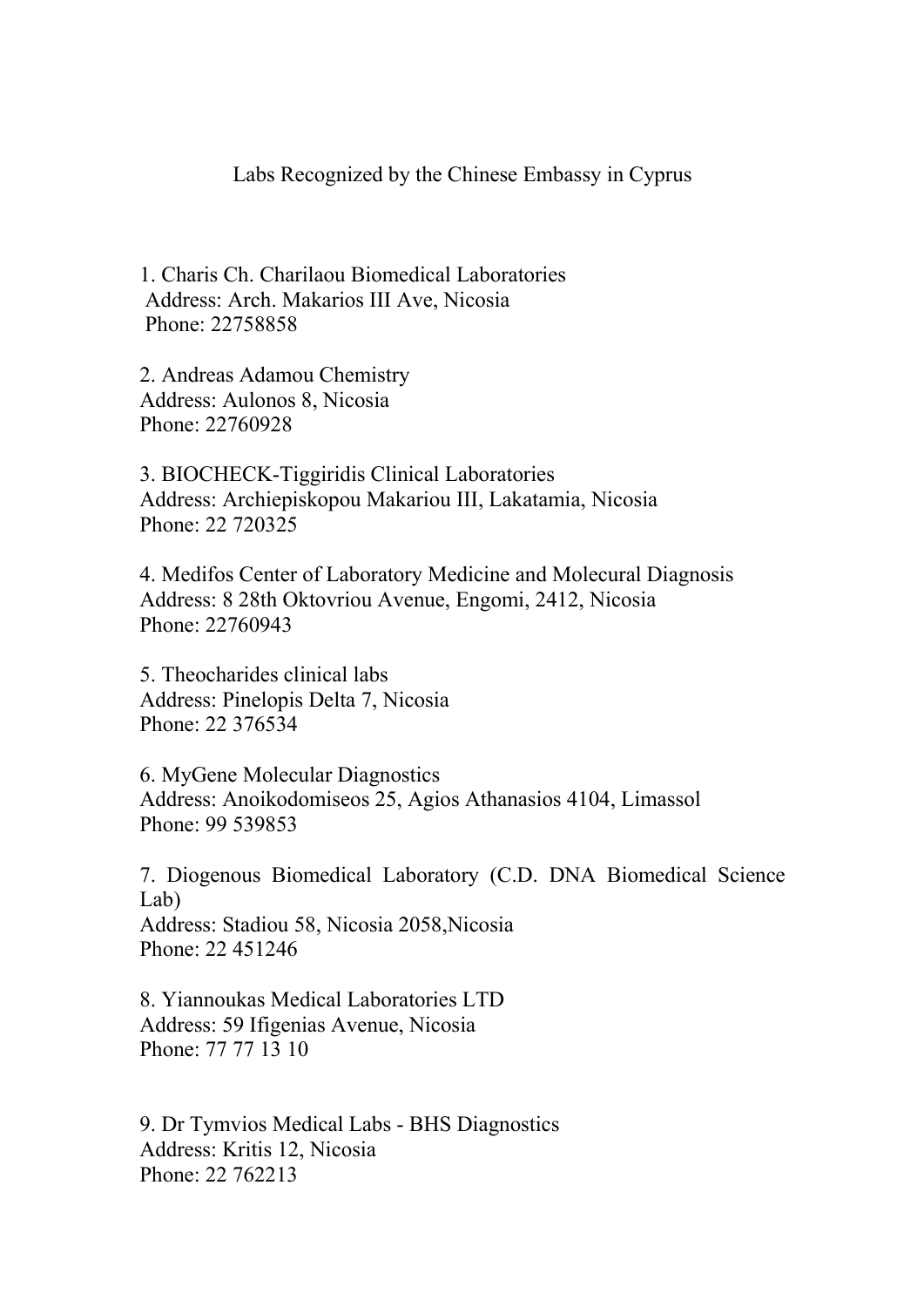10. PZ Agapiou Diagnostics Address: Sofias Tsirou 9, Toulla Court 3, Flat 11, Limassol 3021 Phone: 70 070404

11. NIPD Genetics Address: Neas Engomi 31, Engomi 2409, Nicosia Phone: 22 266888

12. American Medical Center Address: 215 Syprou Kyprianou Avenue, 2047 Nicosia Phone: 22 476777

13. Iasis Private Hospital Address: 8, Voriou Ipirou Street, 8036, 8069, Paphos Phone: 26 848484

14. A. Evangelou Lab Address: Leoforos Giannou Kranidioti, 30, 6045, Larnaka Phone: 24818183

15. Aretaeio Private Hospital Address: 55-57, Andrea Avraamidi st, Strovolos 2024, Nicosia Phone: 22200300

16.SYNLAB Address: Ayiou Georgiou 72, Lakatakia Phone: 22776622

## **Labs in the North:**

1. Neareast University Hospital Address: Yakın Doğu Boulevard, Lefkoşa Phone:+90 392 444 05 35

2. Dr. Burhan Nalbantoglu Devlet Hastanesi Address:Doktor Burhan Nalbantoğlu Caddesi, Lefkoşa Phone:+90 392 228 5441

3. Famagusta State Hospital Address: Salamis Yolu, GazimaZusa Phone: +90 392 630 8900-29